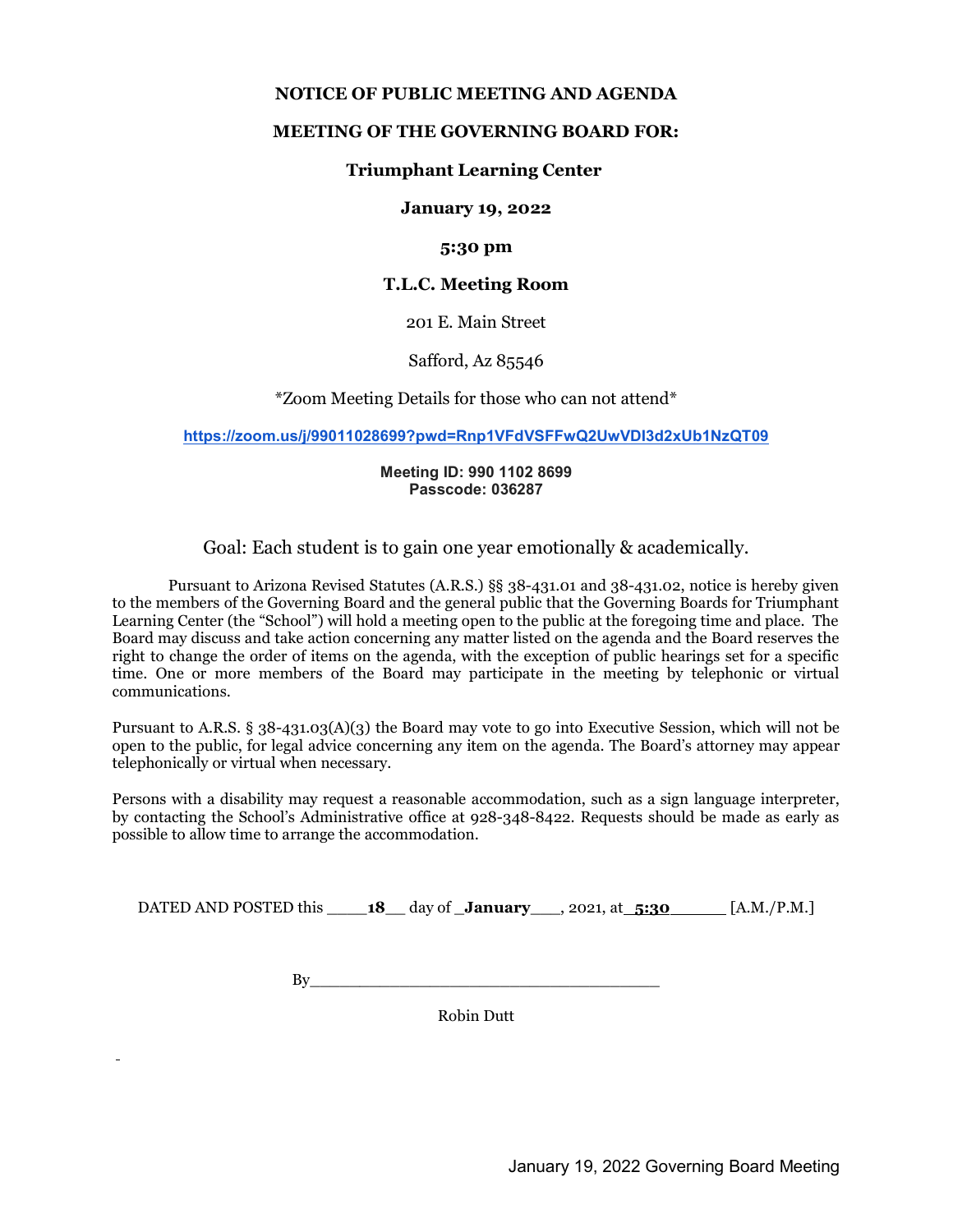# **Agenda**

#### 1. Call to Order

2. Roll Call

| Absent | <b>Present</b> | <b>Name</b>                   |
|--------|----------------|-------------------------------|
|        |                | <b>Robin B. Dutt</b>          |
|        |                | Jack Mortensen *via Phone     |
|        |                | <b>Tom Thompson</b> *via zoom |
|        |                | Dan Ziccarelli                |
|        |                | Nona Herrington *via zoom     |
|        |                | <b>Shanna Marble</b>          |

## 3. New Business:

#### a. Review and Approve of November 17, 2021 Minutes

- Tom moves to accept minutes as read.
- Nona 2nd
- No more discussion
- $\bullet$  4 yay 0 Nay
- b. Sign and Approve warrants
	- Discussed with board members.
- 4. Integrity Report
	- Reviewed

## 5. Financials

- Reconciliation (Bank Statements)
- Profit & Loss
- Budget Vs. Actuals
- Balance Sheets
- Cash Balances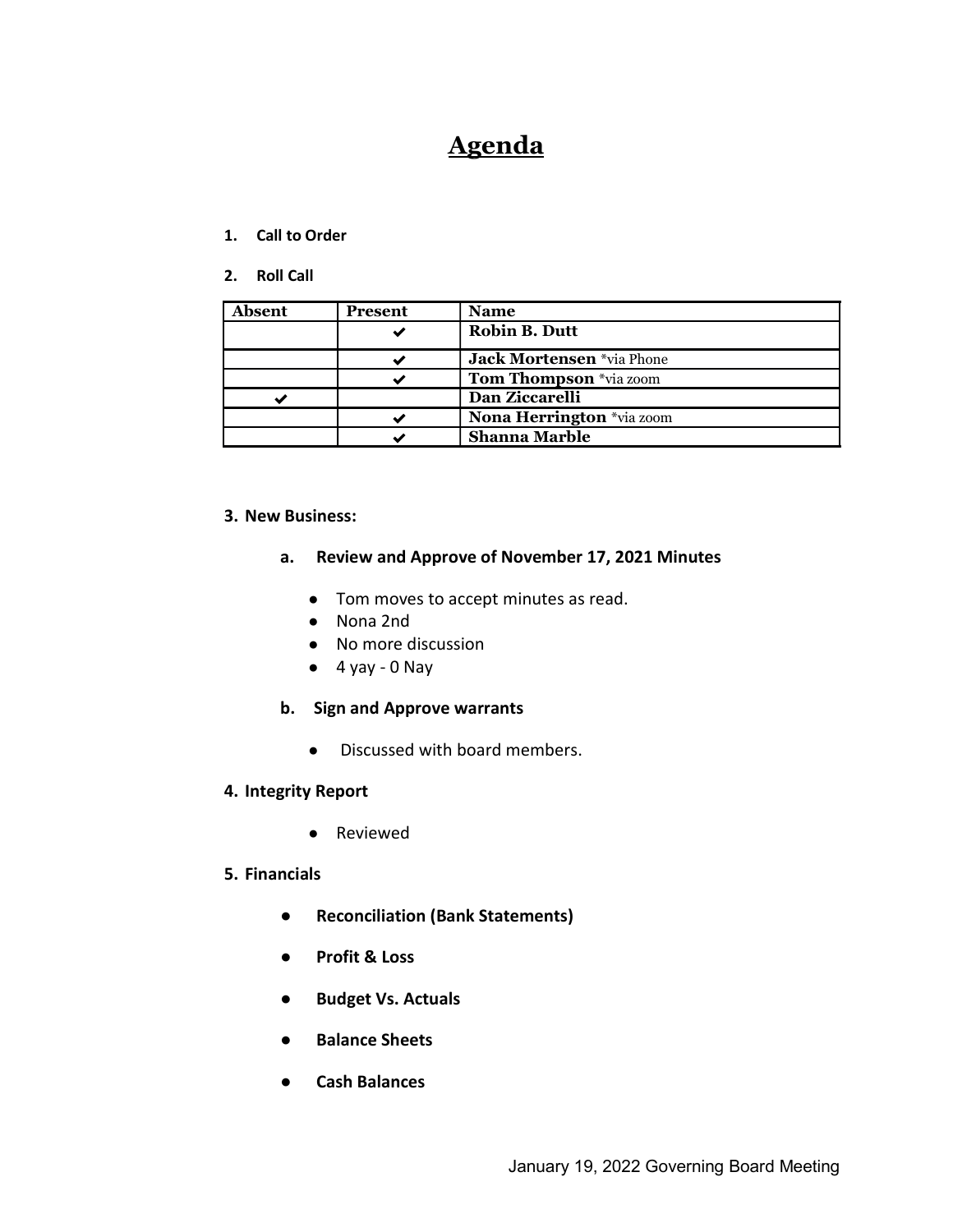- Past reconciliations
- Reviewed. No questions

## 6. Annual Financial Report

● Board discussed for it to come out at the end of the year.

## 7. Changing Staff

● Looking / Search continues for 7/8th grade teacher and admin.

## 8. TLC Discipline Meeting for ASBCS : Johanna Medina

● Charter Board Audit / Compliance 12/16

- We hired Lynn Adams from Osborne Maledon Law Firm, Kim Davis from Udall Shumway and Rachel Yanoff from Udall Shumway to help create a plan to become compliant.

- Robin has meeting with Curtis Chipman to create a transition plan on Friday January 21, 2022

# ● ADE 15-915 Request

- There was an open window notification sent to us to correct 3 students FY21 year end status codes. This information was forwarded to Katie Noreen on January 19th to send to Audits / ASBCS to be corrected by February 1st. We are ID # 53485

# 9. Playground Update

● The Esser II funds will be used for the shade pavilion.

## 10. Updated Covid-19 Information

● CDC 5 day quarantine

## 11. Other

● Spelling Bee @ 1pm January 20, 2022